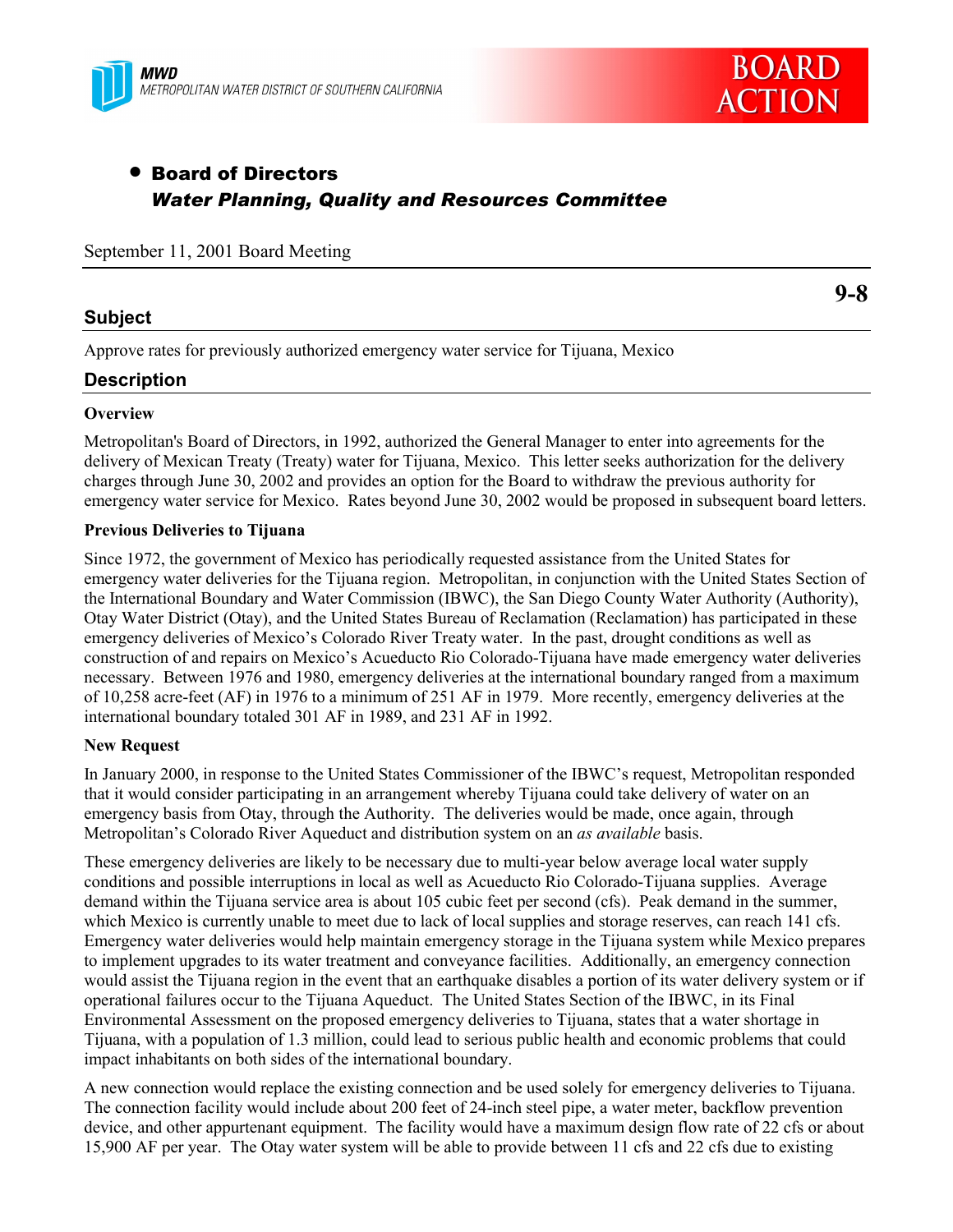commitments for excess capacity. This rate of flow will decrease over time as demands increase. Mexico has not yet indicated the volume of emergency deliveries it will require on an annual basis. Mexico would be required to submit an annual estimate of requests projecting, to the extent possible, the need for water based on the inadequacy of its supplies.As in past arrangements, Mexico would pay for all construction and delivery costs.

#### **Proposed Rates**

The Authority would act as the coordinator for all payments of charges between the United States and the California agencies. The Otay Water District has approved a charge to Mexico of \$183 per acre-foot for use of a portion of its delivery system. This value includes power costs, which account for just over half of the charge. The Authority has adopted a temporary emergency service fee of \$19.25 per acre-foot for delivery of emergency supplies for Tijuana. The proposed Metropolitan charges through June 30, 2002 are as follows:

|                                                                                                                                                                                                                                                  | Per Acre-Foot     |
|--------------------------------------------------------------------------------------------------------------------------------------------------------------------------------------------------------------------------------------------------|-------------------|
| Use of Metropolitan's existing diversion and conveyance works                                                                                                                                                                                    | \$148             |
| Water treatment                                                                                                                                                                                                                                  | <u>82</u>         |
| Subtotal                                                                                                                                                                                                                                         | \$230             |
| Electrical energy, the greater of \$90/AF or the average cost of supplemental<br>energy purchased for the month (\$/megawatt hour) that the water was delivered<br>multiplied by 2.38 (includes pumping costs, loss of Parker Power Plant energy | 90 (estimated)    |
| and loss of Southern California Edison Company benefit energy)                                                                                                                                                                                   |                   |
| Total                                                                                                                                                                                                                                            | \$320 (estimated) |

Mexico is exploring the potential of providing the necessary energy. Metropolitanís proposed charges are based on costs through June 30, 2002 as the rate structure may undergo future Board revisions. Metropolitan's charges for emergency deliveries to the Authority for Mexico would be subject to annual revision thereafter through the term of the Agreement. The Government of Mexico is interested in the term of the Agreement being five years from the beginning of the first calendar year after the effective date of the Agreement. This would cover the period that it plans to upgrade its water treatment and conveyance facilities which may interrupt its sources of supply.

## **Water Management Provisions**

The following water management provisions are consistent with the Board's previous authority to deliver water for Mexico.

The conveyance losses associated with the delivery of water for Tijuana would be debited against Mexico's Treaty deliveries. Metropolitan would not be held accountable to the United States, the Yuma County Water Users' Association, nor the Imperial Irrigation District for the loss of production of electric energy at Parker Dam, Siphon Drop, nor the Pilot Knob power plants resulting from the diversion of Treaty water from Lake Havasu. In addition, Metropolitan would not be held accountable to the United States, Mexico, the states of Arizona and California, nor any water user for any increase in salinity downstream of Lake Havasu due to the diversion of Treaty water for Tijuana.

Water service deliveries to Metropolitan's member agencies would have priority. Delivery of Treaty water would be limited to the available capacity in Metropolitan's distribution system and at its Robert A. Skinner Filtration Plant.

#### **Relations in the International Border Region**

Continued support of emergency service for Tijuana would have the overall benefit of acceding to the request of a neighboring country to deliver water at relatively little inconvenience to California in order to prevent public health and economic problems that could impact both California and Baja California. Also, continued support of emergency service for Tijuana could reinforce relations regarding the international border region that affect Metropolitan's fiscal interests including, but not limited to, the environment, water quality, groundwater, conservation, and long-term water supplies. There are numerous issues and projects at stake.